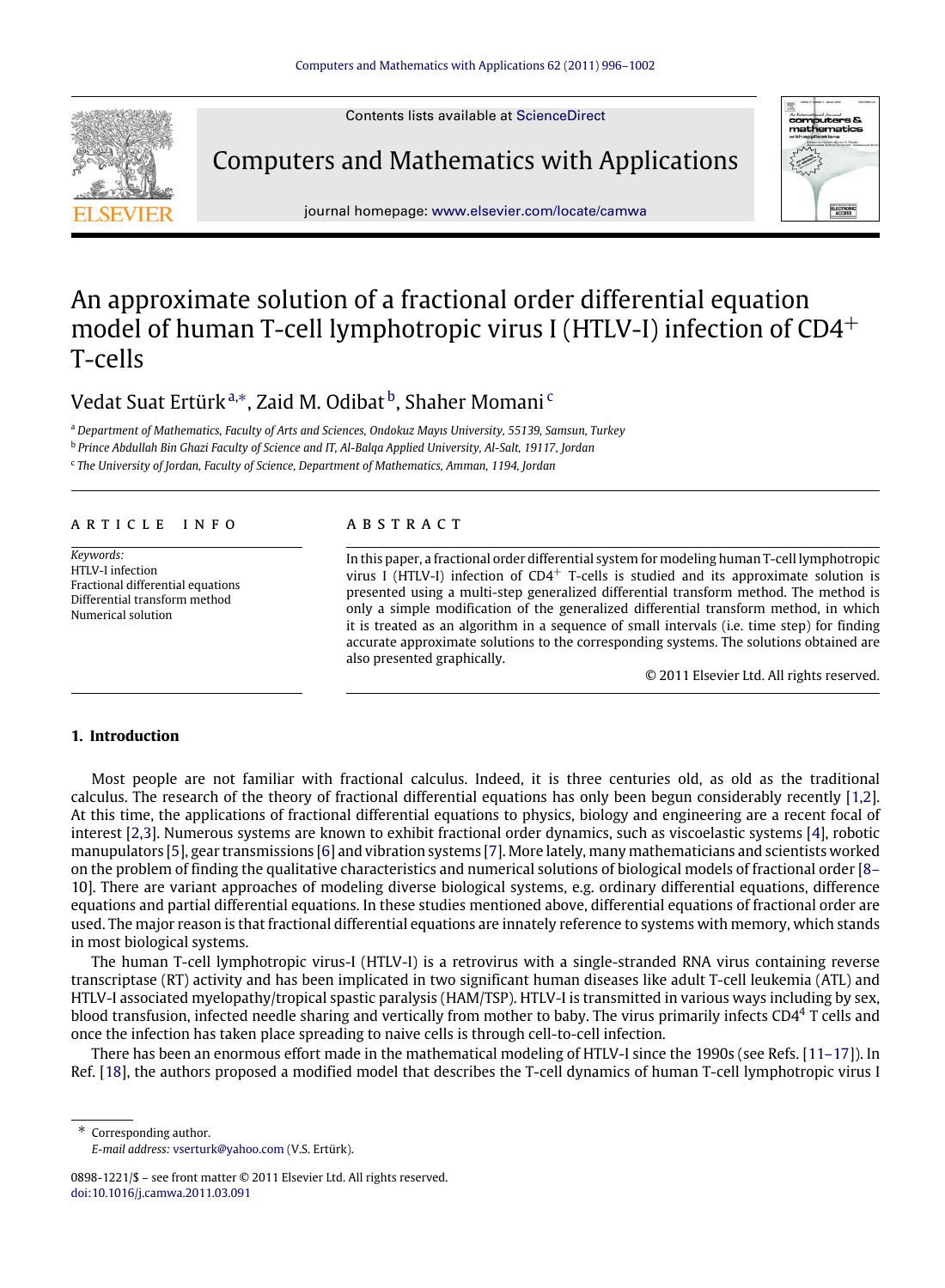(HTLV-I) infection and the development of adult T-cell leukemia (ATL). The model is given by:

$$
T' = \lambda - \mu_T T - \kappa T_A T,\tag{1}
$$

$$
T'_{L} = \kappa_1 T_A T - (\mu_L + \gamma) T_L, \tag{2}
$$

$$
T_A' = \gamma T_L - (\mu_A + \rho) T_A,\tag{3}
$$

$$
T'_{M} = \rho T_{A} + \beta T_{M} \left( 1 - \frac{T_{M}}{T_{M_{\text{max}}}} \right) - \mu_{M} T_{M}, \qquad (4)
$$

under the initial values:

<span id="page-1-0"></span>
$$
T(0) = c_1, \qquad T_L(0) = c_2, \qquad T_A(0) = c_3, \qquad T_M(0) = c_4,\tag{5}
$$

where *T*, *T*<sub>*L*</sub> and *T*<sub>*A*</sub> denote the numbers of uninfected, latent infected, actively infected CD4<sup>+</sup> cells, and *T*<sub>*M*</sub> the number of leukemia cells, respectively. The parameters  $\lambda$ ,  $\lambda$ ,  $\mu$ <sub>*T*</sub>,  $\kappa$  and  $\kappa$ <sub>1</sub>,  $\kappa$  and  $\lambda$ ,  $\mu$ <sub>*T*</sub>,  $\kappa$  and  $\kappa$ <sub>1</sub> are the source of CD4<sup>+</sup> T-cells from precursors, the natural death rate of  $CD4^+$  T-cells, the rate at which uninfected cells are contacted by actively infected cells, the rate of infection of T-cells with a virus from actively infected cells, respectively.  $\mu_L$ ,  $\mu_A$  and  $\mu_M$  are blanket death terms for latently infected, actively infected and leukemic cells. Additionally,  $\gamma$  and  $\rho$  represent the rates at which latently infected and actively infected cells become actively infected and leukemic, respectively. The rate  $\beta$  determines the speed at which the saturation level for leukemia cells is reached.  $T_{M_{\text{max}}}$  is the maximal value that adult T-cell leukemia can reach.

Now we study the fractional-order into the model of HTLV-I infection of CD4<sup>+</sup> T-cells [\[18\]](#page-6-9). The new system is described by the following set of fractional differential equation

<span id="page-1-2"></span>
$$
D^{\alpha}T = \lambda - \mu_T T - \kappa T_A T, \tag{6}
$$

$$
D^{\alpha}T_L = \kappa_1 T_A T - (\mu_L + \gamma)T_L,\tag{7}
$$

$$
D^{\alpha}T_A = \gamma T_L - (\mu_A + \rho)T_A, \tag{8}
$$

$$
D^{\alpha}T_M = \rho T_A + \beta T_M \left(1 - \frac{T_M}{T_{M_{\text{max}}}}\right) - \mu_M T_M, \tag{9}
$$

where  $\alpha$  is a parameter describing the order of the fractional time-derivative in the Caputo sense and  $0 < \alpha < 1$ , subject to the same initial conditions given in Eq. [\(5\).](#page-1-0) The general response expression contains a parameter describing the order of the fractional derivatives that can be varied to obtain various responses. Obviously, the integer-order system can be viewed as a special case from the fractional-order system by putting the time-fractional order of the derivative equal to unity. In other words, the ultimate behavior of the fractional system response must converge to the response of the integer order version of the equation.

According to our knowledge, this work represents the first available numerical solution for a model of differential [e](#page-1-0)quations of HTLV-I of fractional order. For this reason, we intend to obtain the approximate solution of the problems [\(5\)–](#page-1-0) [\(9\)](#page-1-0) via a reliable algorithm based on an adaptation of the generalized differential transform method (GDTM) [\[19–22\]](#page-6-10), called the multi-step generalized differential transform method (MSGDTM). It can be found that the corresponding numerical solutions obtained by using GDTM is valid only for a short time while the ones obtained by using the MSGDTM is more valid and accurate during a long time.

This paper is organized as follows. In Section [2,](#page-1-1) we present some necessary definitions and notations related to fractional calculus. In Section [3,](#page-2-0) the proposed method is described. In Sections [4](#page-3-0) and [5,](#page-4-0) the method is applied to the problems [\(5\)–\(9\)](#page-1-0) and numerical simulations are presented graphically, respectively. Finally, the conclusions are given in Section [6.](#page-6-11)

## <span id="page-1-1"></span>**2. Preliminaries**

For the concept of the fractional derivative we will adopt Caputo's definition which is a modification of the Riemann–Liouville definition and has the advantage of dealing properly with initial value problems in which the initial conditions are given in terms of the field variables and their integer order which in the case in most physical processes.

**Definition 1.** A function  $f(x)$   $(x > 0)$  is said to be in the space  $C_\alpha$   $(\alpha \in R)$  if it can be written as  $f(x) = x^p f_1(x)$  for some  $p > \alpha$  where  $f_1(x)$  is continuous in [0,  $\infty$ ), and it is said to be in the space  $C_\alpha^m$  if  $f^{(m)} \in C_\alpha$ ,  $m \in N$ .

**Definition 2.** The Riemann–Liouville integral operator of order  $\alpha > 0$  with  $a \ge 0$  is defined as

$$
(\int_{a}^{\alpha}f)(x) = \frac{1}{\Gamma(\alpha)} \int_{a}^{x} (x-t)^{\alpha-1} f(t)dt, \quad x > a,
$$
\n(10)

$$
\left(\int_a^0 f\right)(x) = f(x). \tag{11}
$$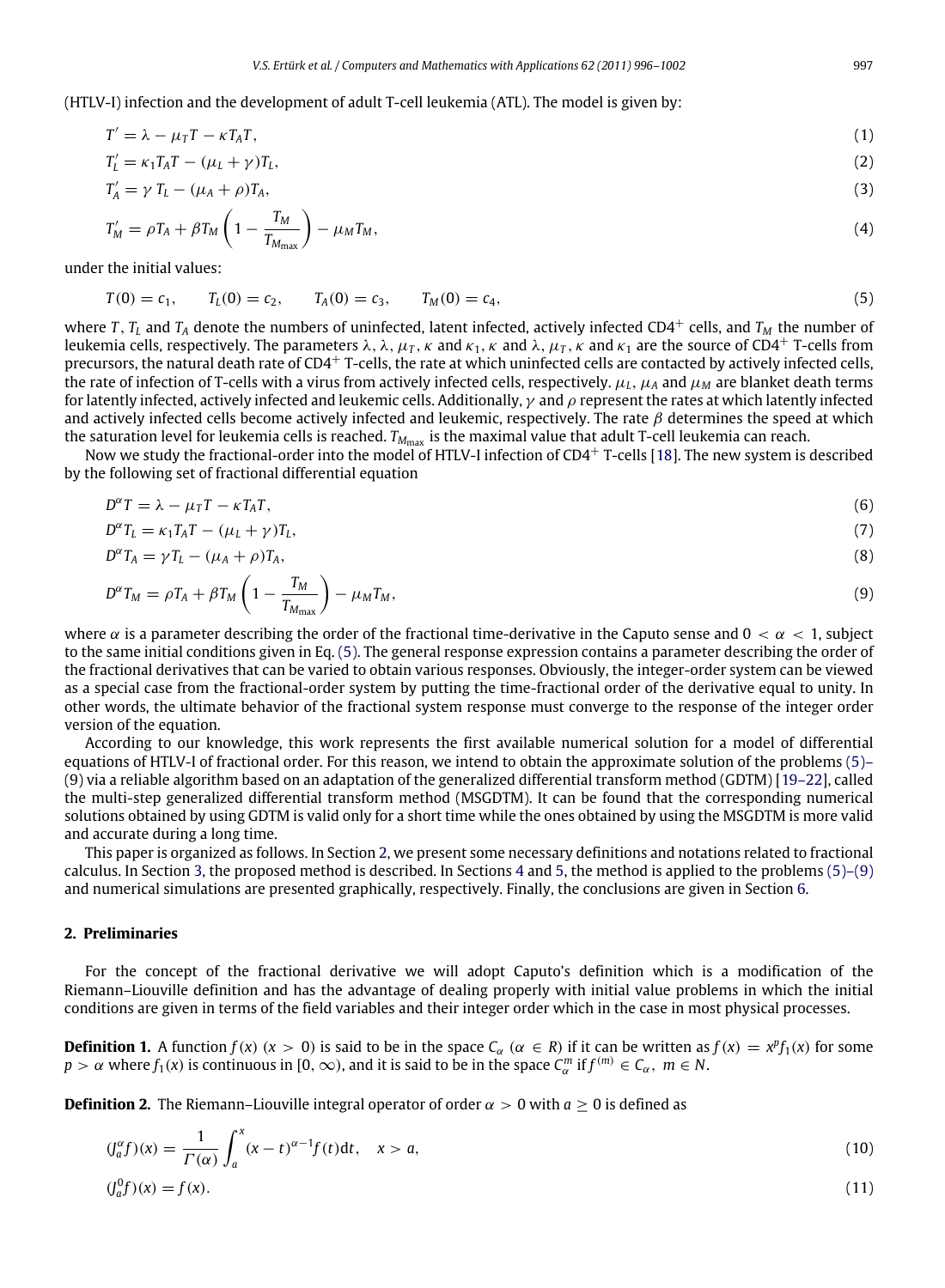Properties of the operator can be found in [\[23\]](#page-6-12). We only need here the following: For  $f \in C_\alpha$ ,  $\alpha$ ,  $\beta > 0$ ,  $a \ge 0$ ,  $c \in R$  and  $y > -1$ , we have

$$
(\int_{a}^{\alpha} \int_{a}^{\beta} f(x)) = (\int_{a}^{\beta} \int_{a}^{\alpha} f(x)) = (\int_{a}^{\alpha+\beta} f(x))
$$
\n(12)

$$
J_a^{\alpha}x^{\gamma} = \frac{x^{\gamma + \alpha}}{\Gamma(\alpha)} B_{\frac{x - a}{x}}(\alpha, \gamma + 1),\tag{13}
$$

where  $B_{\tau}(\alpha, \gamma + 1)$  is the incomplete beta function which is defined as

$$
B_{\tau}(\alpha, \gamma + 1) = \int_0^{\tau} t^{\alpha - 1} (1 - t)^{\gamma} dt,
$$
\n(14)

$$
J_a^{\alpha} e^{cx} = e^{ac} (x - a)^{\alpha} \sum_{k=0}^{\infty} \frac{[c(x - a)]^k}{\Gamma(\alpha + k + 1)}.
$$
\n(15)

The Riemann–Liouville derivative has certain disadvantages when trying to model real-world phenomena with fractional differential equations. Therefore, we shall introduce a modified fractional differential operator  $D_a^{\alpha}$  proposed by Caputo in his work on the theory of viscoelasticity.

**Definition 3.** The Caputo fractional derivative of  $f(x)$  of order  $\alpha > 0$  with  $a > 0$  is defined as

$$
(D_a^{\alpha}f)(x) = (J_a^{m-\alpha}f^{(m)})(x) = \frac{1}{\Gamma(m-\alpha)} \int_a^x \frac{f^{(m)}(t)}{(x-t)^{\alpha+1-m}} dt,
$$
\n(16)

for  $m - 1 < \alpha \le m$ ,  $m \in N$ ,  $x \ge a$ ,  $f(x) \in C_{-1}^m$ .

The Caputo fractional derivative was investigated by many authors, for  $m-1 < \alpha \le m, f(x) \in C_\alpha^m$  and  $\alpha \ge -1$ , we have

$$
(\int_{a}^{\alpha} D_{a}^{\alpha} f)(x) = J^{m} D^{m} f(x) = f(x) - \sum_{k=0}^{m-1} f^{(k)}(a) \frac{(x-a)^{k}}{k!}.
$$
\n(17)

For mathematical properties of fractional derivatives and integrals one can consult the mentioned references.

#### <span id="page-2-0"></span>**3. MSGDTM algorithm**

In this section we present the multi-step generalized differential transform method (MSGDTM) that we have developed for the numerical solution of systems of fractional differential equations. For this purpose, we consider the following initial value problem for systems of fractional differential equations

$$
D_*^{\alpha_1} y_1(t) = f_1(t, y_1, y_2, \dots, y_n),
$$
  
\n
$$
D_*^{\alpha_2} y_2(t) = f_1(t, y_1, y_2, \dots, y_n),
$$
  
\n
$$
\vdots
$$
 (18)

 $D_*^{\alpha_n} y_n(t) = f_1(t, y_1, y_2, \ldots, y_n),$ 

subject to the initial conditions

$$
y_i(t_0) = c_i, \quad i = 1, 2, \dots, n,
$$
\n(19)

where  $D_*^{\alpha_i}$  is the Caputo fractional derivative of order  $\alpha_i$ , where  $0<\alpha_i\leq 1$ , for  $i=1,2,\ldots,n$ . Let  $[t_0,T]$  be the interval over which we want to find the solution of the initial value problems [\(18\)](#page-2-1)[–\(19\).](#page-2-2) In actual applications of the generalized differential transform method (GDTM), the *K*th-order approximate solution of the initial value problems [\(18\)](#page-2-1)[–\(19\)](#page-2-2) can be expressed by the finite series

$$
y_i(t) = \sum_{i=0}^{K} Y_i(k)(t - t_0)^{k\alpha_i}, \quad t \in [t_0, T],
$$
\n(20)

where  $Y_i(k)$  satisfied the recurrence relation

$$
\frac{\Gamma((k+1)\alpha_i+1)}{\Gamma(k\alpha_i+1)}Y_i(k+1) = F_i(k, Y_1, Y_2, \dots, Y_n).
$$
\n(21)

 $Y_i(0) = c_i, F_i(k, Y_1, Y_2, \dots, Y_n)$  is the differential transform of function  $f_i(t, y_1, y_2, \dots, y_n)$  for  $i = 1, 2, \dots, n$ . The basics steps of the GDTM can be found in [\[19–22\]](#page-6-10).

<span id="page-2-2"></span><span id="page-2-1"></span>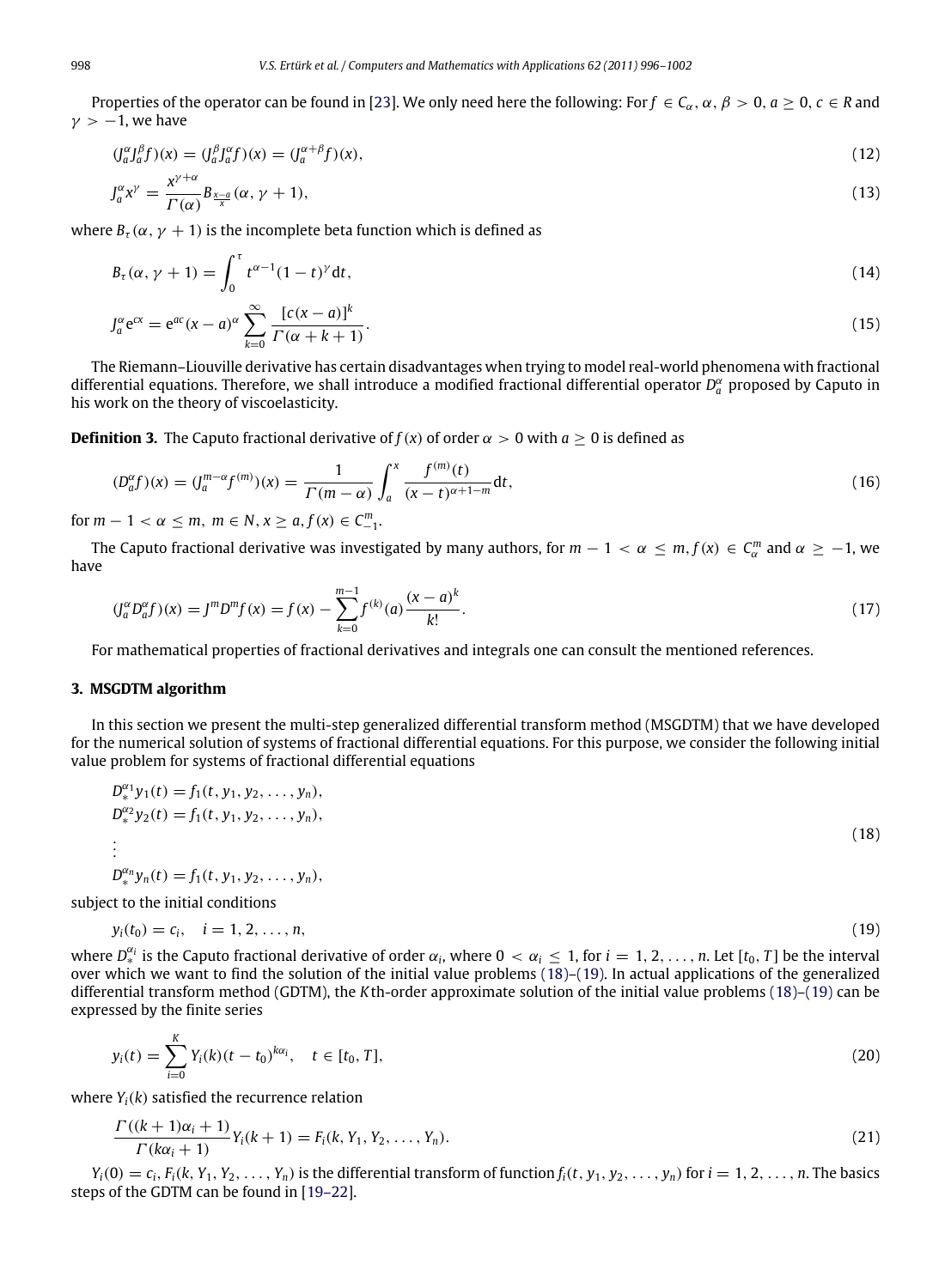First, we apply the GDTM to the initial value problems  $(18)$ – $(19)$  over the interval  $[t_0, t_1]$ , we will obtain the approximate solution  $y_{i,1}(t)$ ,  $t \in [t_0, t_1]$ , using the initial condition  $y_i(t_0) = c_i$ , for  $i = 1, 2, ..., n$ . For  $m \ge 2$  and at each subinterval  $[t_{m-1}, t_m]$  we will use the initial condition  $y_{i,m}(t_{m-1}) = y_{i,m-1}(t_{m-1})$  and apply the GDTM to the initial value problems [\(18\)–](#page-2-1)[\(19\)](#page-2-2) over the interval [*tm*−1, *tm*]. The process is repeated and generates a sequence of approximate solutions  $v_{i,m}(t)$ ,  $m = 1, 2, \ldots, M$ , for  $i = 1, 2, \ldots, n$ . Finally the MSGDTM assumes the following solution

$$
y_i(t) = \begin{cases} y_{i,1}(t), & t \in [t_0, t_1] \\ y_{i,2}(t), & t \in [t_1, t_2] \\ \vdots \\ y_{i,M}(t), & t \in [t_{M-1}, t_M]. \end{cases}
$$
(22)

The new algorithm, MSGDTM, is simple for computational performance for all values of *h*. As we will see in the next section, the main advantage of the new algorithm is that the obtained solution converges for wide time regions.

## <span id="page-3-0"></span>**4. Solving the systems [\(6\)–\(9\)](#page-1-2) using the multi-step generalized differential transform method (MSGDTM)**

In Ref. [\[24\]](#page-6-13), it has been shown that MSDTM is a very accurate and efficient method for solving integer order non-chaotic or chaotic systems and the results have shown remarkable performance compared with the RK4 method. In this section, this method is applied to the fractional order system given in Eqs. [\(6\)–\(9\).](#page-1-2)

Applying the MSGDTM Algorithm to Eqs. Using [\(6\)–\(9\)](#page-1-2) gives

$$
\begin{cases}\nT_T(k+1) = \frac{\Gamma(\alpha k+1)}{\Gamma(\alpha(k+1)+1)} \left( \lambda \delta(k) - \mu_T T_T(k) - \kappa \sum_{l=0}^k T_{AA}(l) T_T(k-l) \right), \\
T_{LL}(k+1) = \frac{\Gamma(\alpha k+1)}{\Gamma(\alpha(k+1)+1)} \left( \kappa_1 \sum_{l=0}^k T_{AA}(l) T_T(k-l) - (\mu_L + \gamma) T_{LL}(k) \right), \\
T_{AA}(k+1) = \frac{\Gamma(\alpha k+1)}{\Gamma(\alpha(k+1)+1)} \left[ \gamma T_{LL}(k) - (\mu_A + \rho) T_{AA}(k) \right], \\
T_{MM}(k+1) = \frac{\Gamma(\alpha k+1)}{\Gamma(\alpha(k+1)+1)} \left[ \rho T_{AA}(k) + \beta \left( T_{MM}(k) - \frac{1}{T_{M_{max}}} \sum_{l=0}^k T_{MM}(l) T_{MM}(k-l) \right) - \mu_M T_{MM}(k) \right],\n\end{cases}
$$
\n(23)

where  $T_T(k)$ ,  $T_{LL}(k)$ ,  $T_{AA}(k)$  and  $T_{MM}(k)$  are the differential transformation of  $T(t)$ ,  $T_L(t)$ ,  $T_A(t)$  and  $T_M(t)$ , respectively and  $\delta(k)$  equals 1 when  $k = 0$  and equals 0 otherwise. The differential transform of the initial conditions are given by  $T_T(0) = c_1, T_{LL}(0) = c_2, T_{AA}(0) = c_3, T_{MM}(0) = c_4$ . In view of the differential inverse transform, the differential transform series solution for the systems  $(6)-(9)$  can be obtained as

$$
T(t) = \sum_{n=0}^{N} T_T(n) t^{\alpha n},
$$
  
\n
$$
T_L(t) = \sum_{n=0}^{N} T_{LL}(n) t^{\alpha n},
$$
  
\n
$$
T_A(t) = \sum_{n=0}^{N} T_{AA}(n) t^{\alpha n},
$$
  
\n
$$
T_M(t) = \sum_{n=0}^{N} T_{MM}(n) t^{\alpha n}.
$$
  
\n(24)

Now, according to the multi-step generalized differential transform method, the series solution for the systems [\(6\)–\(9\)](#page-1-2) is suggested by

<span id="page-3-1"></span>
$$
T(t) = \begin{cases} \sum_{n=0}^{K} T_{T_1}(n) t^{\alpha n}, & t \in [0, t_1] \\ \sum_{n=0}^{K} T_{T_2}(n) (t - t_1)^{\alpha n}, & t \in [t_1, t_2] \\ \vdots \\ \sum_{n=0}^{K} T_{T_M}(n) (t - t_{M-1})^{\alpha n}, & t \in [t_{M-1}, t_M], \end{cases}
$$
(25)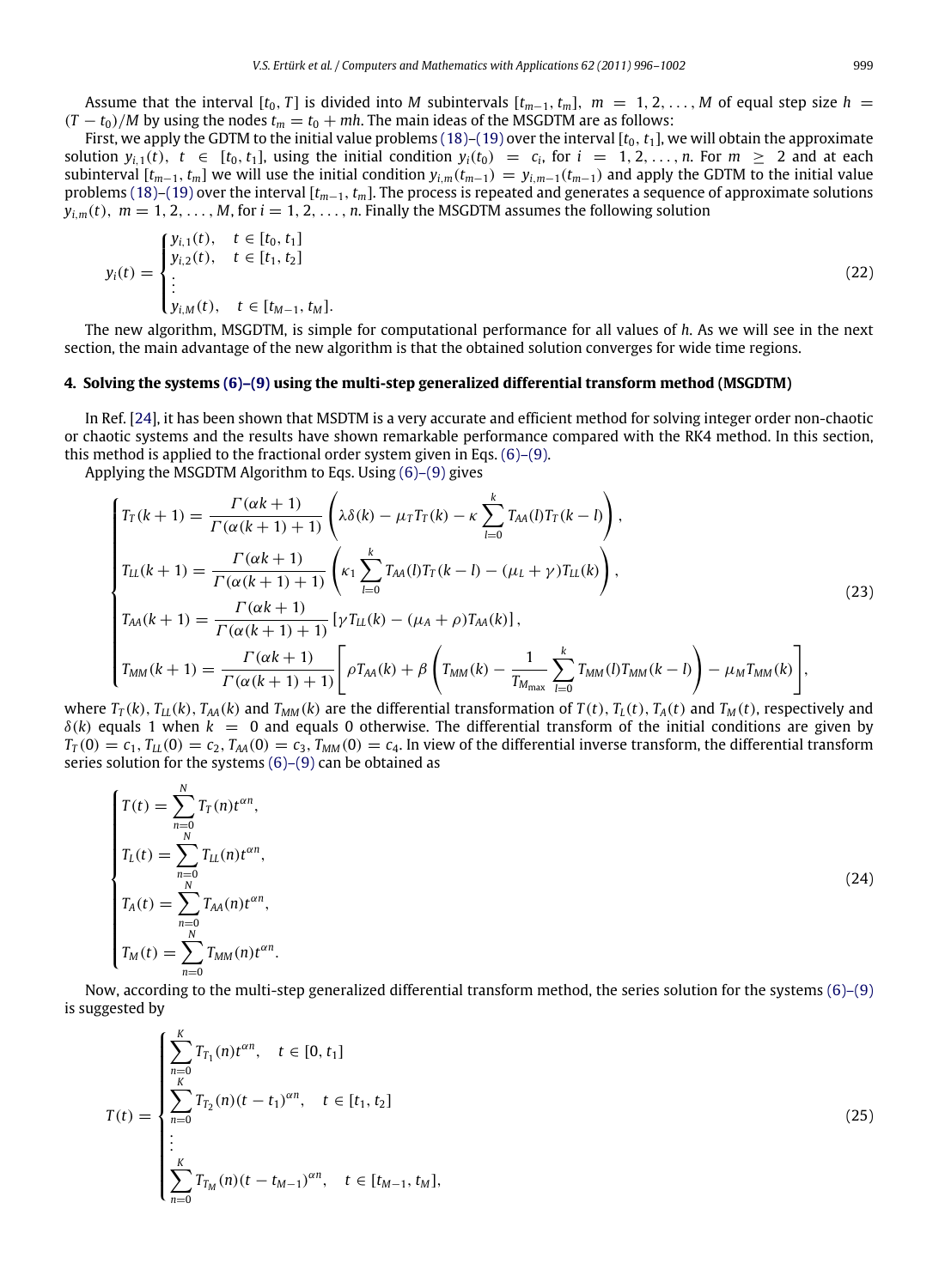$$
T_{L}(t) = \begin{cases} \sum_{n=0}^{K} T_{LL_{1}}(n)t^{\alpha n}, & t \in [0, t_{1}] \\ \sum_{n=0}^{K} T_{LL_{2}}(n)(t - t_{1})^{\alpha n}, & t \in [t_{1}, t_{2}] \\ \vdots \\ \sum_{n=0}^{K} T_{LL_{M}}(n)(t - t_{M-1})^{\alpha n}, & t \in [t_{M-1}, t_{M}], \\ \sum_{n=0}^{K} T_{M_{1}}(n)t^{\alpha n}, & t \in [0, t_{1}] \end{cases}
$$
\n
$$
T_{A}(t) = \begin{cases} \sum_{n=0}^{K} T_{M_{2}}(n)(t - t_{1})^{\alpha n}, & t \in [t_{1}, t_{2}] \\ \sum_{n=0}^{K} T_{M_{M}}(n)(t - t_{M-1})^{\alpha n}, & t \in [t_{M-1}, t_{M}], \\ \sum_{n=0}^{K} T_{M_{M}}(n)t^{\alpha n}, & t \in [0, t_{1}] \end{cases}
$$
\n
$$
T_{M}(t) = \begin{cases} \sum_{n=0}^{K} T_{MM_{1}}(n)t^{\alpha n}, & t \in [0, t_{1}] \\ \sum_{n=0}^{K} T_{MM_{2}}(n)(t - t_{1})^{\alpha n}, & t \in [t_{1}, t_{2}] \\ \vdots \\ \sum_{n=0}^{K} T_{MM_{M}}(n)(t - t_{M-1})^{\alpha n}, & t \in [t_{M-1}, t_{M}], \\ \sum_{n=0}^{K} T_{MM_{M}}(n)(t - t_{M-1})^{\alpha n}, & t \in [t_{M-1}, t_{M}], \end{cases}
$$
\n(28)

where  $T_{T_i}(n)$ ,  $T_{LL_i}(n)$ ,  $T_{AA_i}(n)$  and  $T_{MM_i}(n)$  for  $i = 1, 2, ..., M$  satisfy the following recurrence relations

<span id="page-4-1"></span>
$$
\begin{cases}\nT_{T_i}(k+1) = \frac{\Gamma(\alpha k+1)}{\Gamma(\alpha (k+1)+1)} \left(\lambda \delta(k) - \mu_T T_{T_i}(k) - \kappa \sum_{l=0}^k T_{A A_i}(l) T_{T_i}(k-l)\right), \\
T_{L L_i}(k+1) = \frac{\Gamma(\alpha k+1)}{\Gamma(\alpha (k+1)+1)} \left(\kappa_1 \sum_{l=0}^k T_{A A_i}(l) T_{T_i}(k-l) - (\mu_L + \gamma) T_{L L_i}(k)\right), \\
T_{A A_i}(k+1) = \frac{\Gamma(\alpha k+1)}{\Gamma(\alpha (k+1)+1)} \left[\gamma T_{L L_i}(k) - (\mu_A + \rho) T_{A A_i}(k)\right], \\
T_{M M_i}(k+1) = \frac{\Gamma(\alpha k+1)}{\Gamma(\alpha (k+1)+1)} \left[\rho T_{A A_i}(k) + \beta \left(T_{M M_i}(k) - \frac{1}{T_{M_{\text{max}}}} \sum_{l=0}^k T_{M M_i}(l) T_{M M_i}(k-l)\right) - \mu_M T_{M M_i}(k)\right],\n\end{cases}\n\tag{29}
$$

such that  $T_{T_i}(0) = T_{T_{i-1}}(0)$ ,  $T_{LL_i}(0) = T_{LL_{i-1}}(0)$ ,  $T_{AA_i}(0) = T_{AA_{i-1}}(0)$  and  $T_{MM_i}(0) = T_{MM_{i-1}}(0)$ .

Finally, we start with  $T_{T_0}(0) = c_1$ ,  $T_{L L_0}(0) = c_2$ ,  $T_{A A_0}(0) = c_3$  and  $T_{M M_0}(0) = c_4$ , using the recurrence relation given in Eq. [\(29\),](#page-4-1) then we can obtain the multi-step solution given in Eqs. [\(25\)–\(28\).](#page-3-1)

## <span id="page-4-0"></span>**5. Numerical results**

We take the parameters

$$
\lambda = 6/\text{day}, \quad \mu_T = 0.6/\text{day}, \quad \kappa = \kappa_1 = 0.1 \text{mm}^3 \text{day}^{-1}, \quad \mu_L = 0.006/\text{day}, \quad \gamma = 0.0004/\text{day}, \quad \mu_A = 0.05/\text{day}, \quad \rho = 0.00004/\text{day}, \quad \beta = 0.0003/\text{day}, \quad T_{M_{\text{max}}} = 2200/\text{mm}^3 \text{ and } \mu_M = 0.0005/\text{day}
$$

and the initial conditions

$$
T_T(0) = 1000/mm^3
$$
,  $T_{LL}(0) = 250/mm^3$ ,  $T_{AA}(0) = 1.5/mm^3$  and  $T_{MM}(0) = 0/mm^3$ .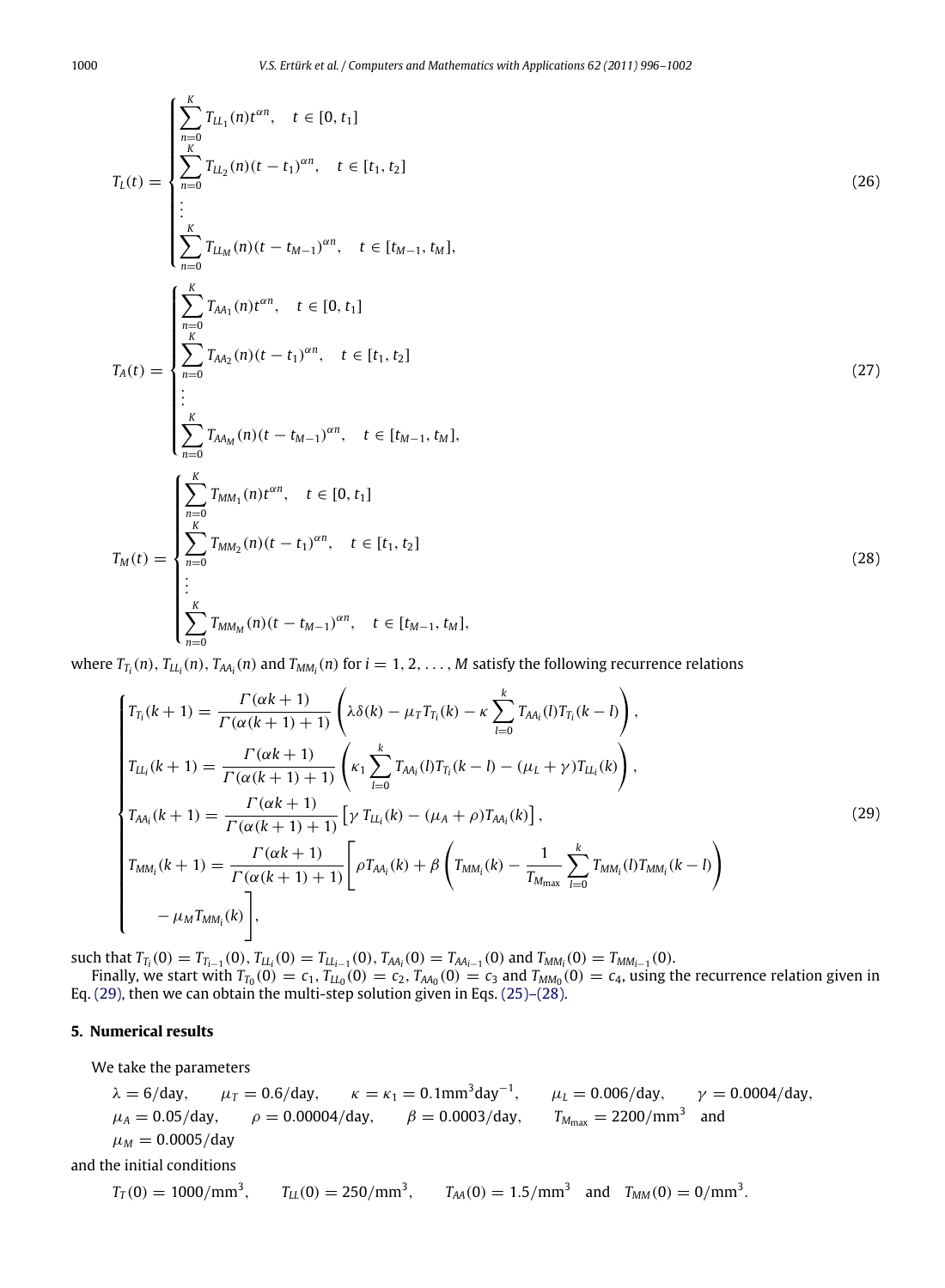<span id="page-5-0"></span>

**Fig. 1.**  $T(t)$  versus *t*: (Solid line)  $\alpha = 1.0$ , (Dotted line)  $\alpha = 0.95$ , (Dashed line)  $\alpha = 0.85$ .



**Fig. 2.**  $T_L(t)$  versus *t*: (Solid line)  $\alpha = 1.0$ , (Dotted line)  $\alpha = 0.95$ , (Dashed line)  $\alpha = 0.85$ .



**Fig. 3.**  $T_A(t)$  versus *t*: (Solid line)  $\alpha = 1.0$ , (Dotted line)  $\alpha = 0.95$ , (Dashed line)  $\alpha = 0.85$ .

[Figs. 1–4](#page-5-0) show the approximate solutions for *T*,  $T_L$ ,  $T_A$  and  $T_M$  obtained for different values of  $\alpha$  using the multi-step generalized differential transform method. From the numerical results in [Figs. 1–4,](#page-5-0) it is clear that the approximate solutions depend continuously on the time-fractional derivative  $\alpha$ . It is to be noted that the step size 0.05 was used in evaluating